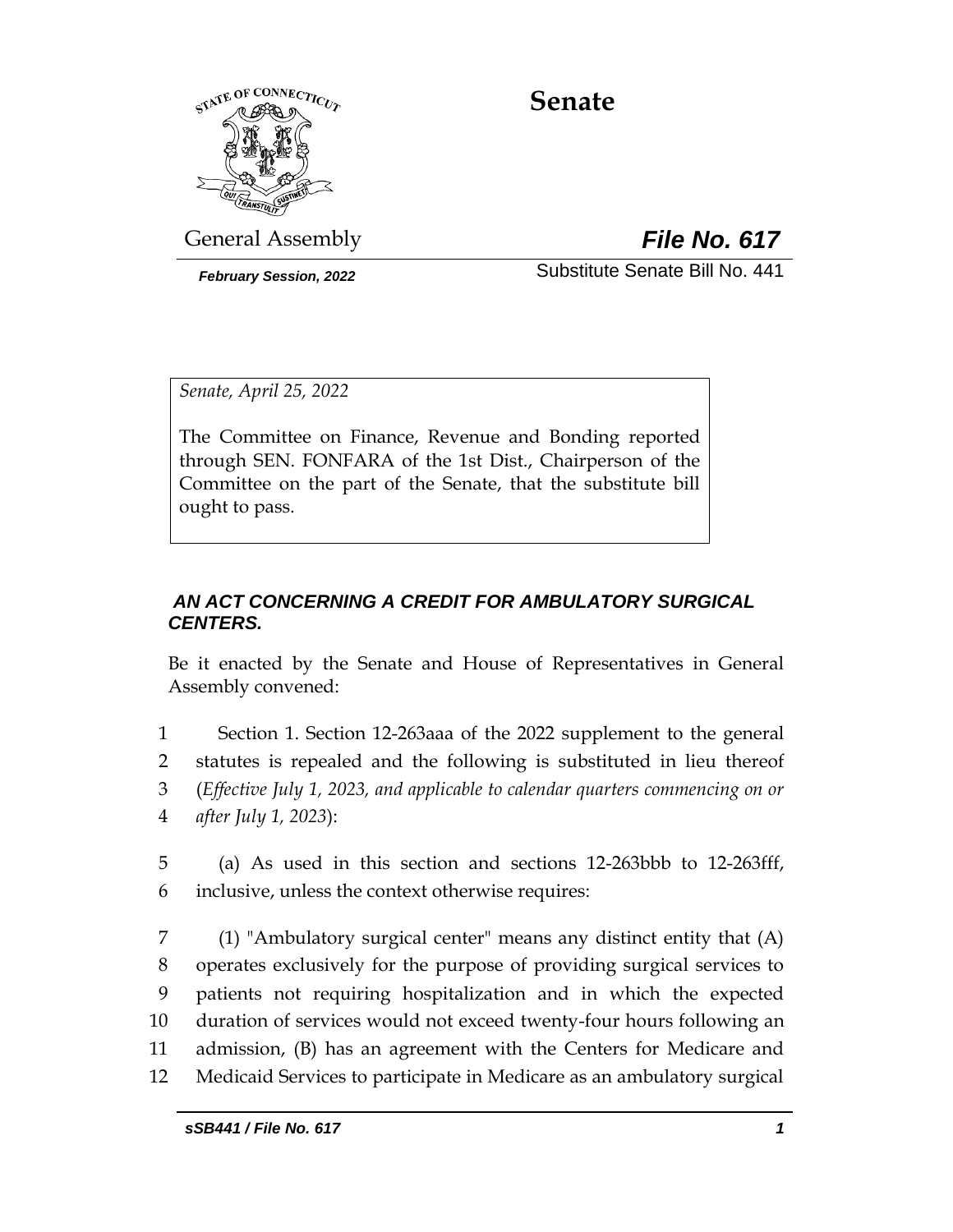center, and (C) meets the general and specific conditions for participation in Medicare set forth in 42 CFR Part 416, Subparts B and C, as amended from time to time;

 (2) "Ambulatory surgical center services" means only those procedures or services included in a facility fee payment to an ambulatory surgical center facility associated with each surgical procedure and that are not reimbursable ancillary or professional procedures or services. "Ambulatory surgical services" includes facility services only and does not include surgical procedures, physicians' services, anesthetists' services, radiology services, diagnostic services or ambulance services, if such procedures or services would be reimbursed as a separate line item from facility services under 42 CFR 416.164(a), as amended from time to time;

 (3) "Gross receipts" means the amount received, whether in cash or in kind, from patients, third-party payers and others for taxable ambulatory surgical center services provided by the ambulatory surgical center in the state, including retroactive adjustments under reimbursement agreements with third-party payers, without any deduction for any expense of any kind;

 (4) "Net revenue" means gross receipts less payer discounts, charity care and bad debts, to the extent the ambulatory surgical center previously paid tax under this section on the amount of such bad debts;

 (5) "Payer discounts" means the difference between an ambulatory surgical center's published charges and the payments received by the ambulatory surgical center from one or more health care payers for a rate or method of payment that is different than or discounted from such published charges. "Payer discounts" does not include charity care or bad debts;

 (6) "Charity care" means free or discounted health care services rendered by an ambulatory surgical center to an individual who cannot afford to pay for such services, including, but not limited to, health care services provided to an uninsured patient who is not expected to pay all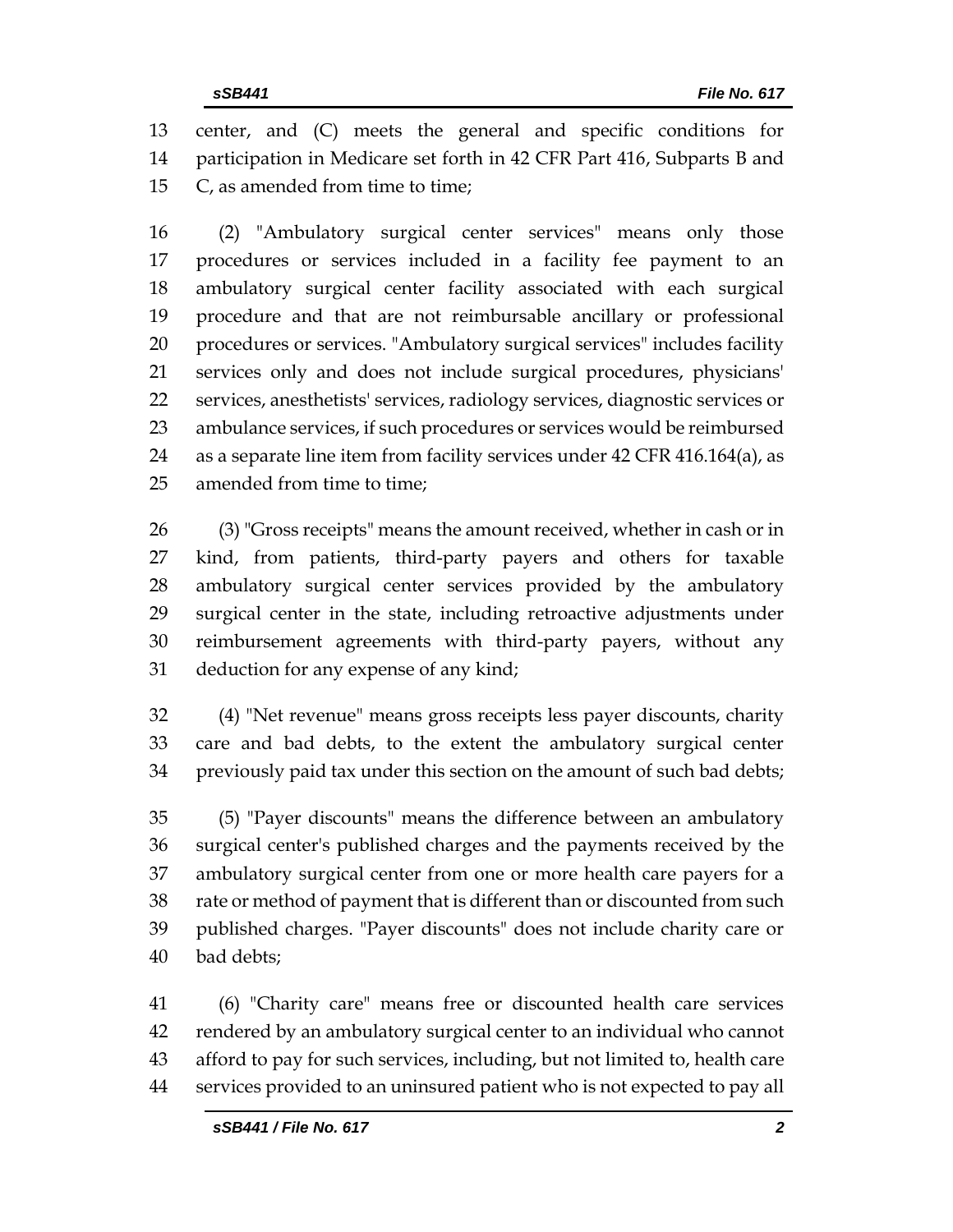or part of an ambulatory surgical center's bill based on income guidelines and other financial criteria set forth in the general statutes or in an ambulatory surgical center's charity care policies on file at the office of such center. "Charity care" does not include bad debts or payer discounts;

 (7) "Received" means received or accrued, construed according to the method of accounting customarily employed by the ambulatory surgical center;

 (8) "Medicaid" means the program operated by the Department of Social Services pursuant to section 17b-260 and authorized by Title XIX of the Social Security Act, as amended from time to time;

 (9) "Medicare" means the programs operated by the Centers for Medicare and Medicaid Services in accordance with Title XVIII of the Social Security Act, as amended from time to time, including, but not limited to, those programs established pursuant to Parts A, B and C of Title XVIII of said act, as amended from time to time;

 (10) "Medicaid investment" means an amount, as selected by each 62 ambulatory surgical center, equal to  $(A)$  fifty per cent of the aggregate Medicaid payments received by the ambulatory surgical center during 64 the applicable reporting period for the provision of ambulatory surgical center services, or (B) fifty per cent of the difference between the aggregate amount of Medicaid payments received by the ambulatory 67 surgical center during the applicable reporting period for the provision of ambulatory surgical center services and the aggregate amount of Medicaid payments that would have been received by a hospital during the applicable reporting period if substantially similar services had been performed at a hospital;

 (11) "State health plan investment" means an amount equal to twenty- five per cent of the aggregate payments received, from or on behalf of 74 each individual who is covered under a health plan pursuant to section 75 5-259, by an ambulatory surgical center during the applicable reporting

period for the provision of ambulatory surgical center services;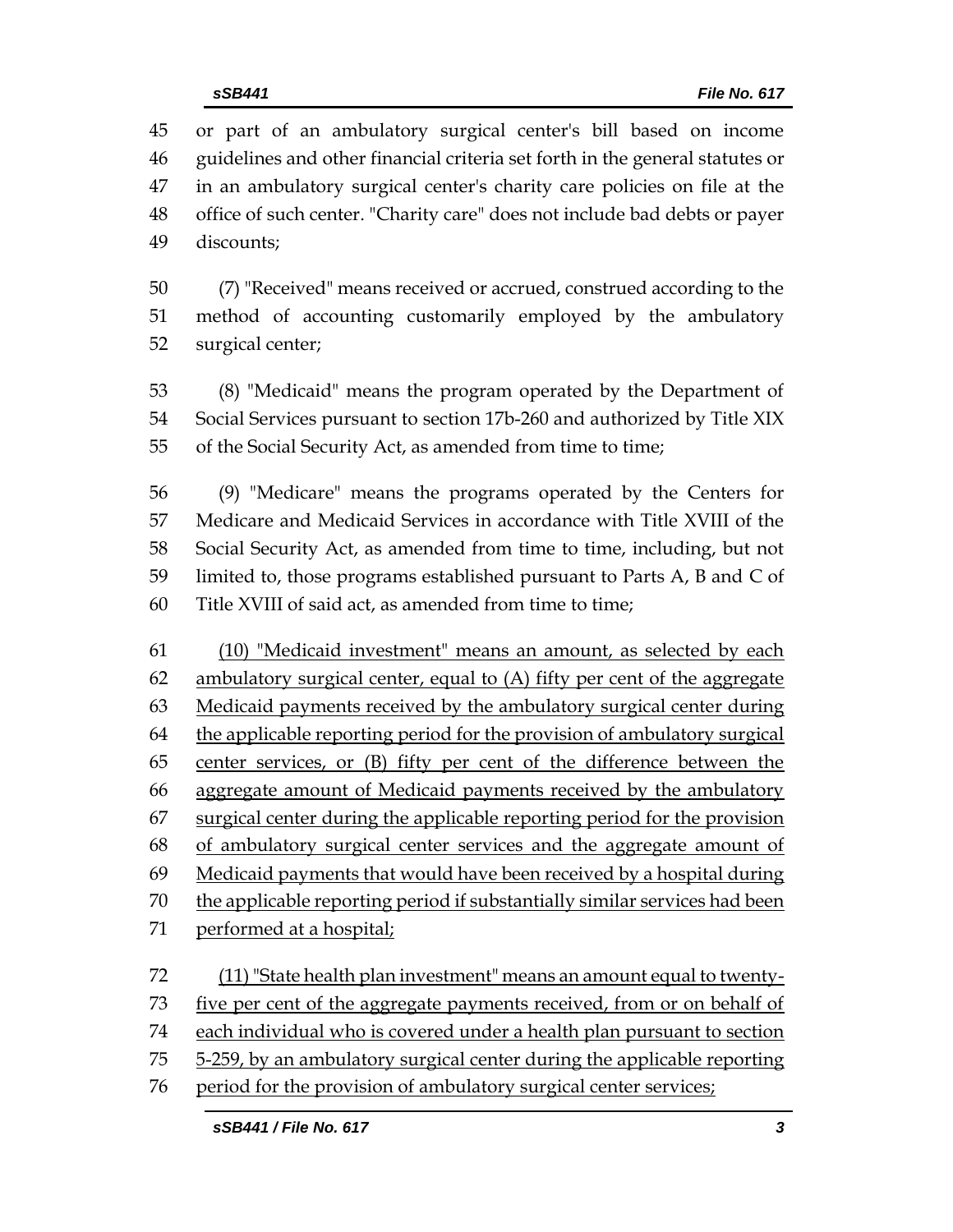**[**(10)**]** (12) "Commissioner" means the Commissioner of Revenue Services; and

**[**(11)**]** (13) "Department" means the Department of Revenue Services.

 (b) For each calendar quarter commencing on or after July 1, 2023, there is hereby imposed a tax on each ambulatory surgical center in this state to be paid each calendar quarter.

 (1) The tax imposed by this section for each calendar quarter shall be at the rate of three per cent of each ambulatory surgical center's net revenue received during the calendar quarter, except that such tax shall not be imposed on any amount of such net revenue that constitutes any of the following: (A) Net revenue of a hospital that is subject to the tax imposed under section 12-263q; (B) Medicaid payments received by the ambulatory surgical center for the provision of ambulatory surgical center services; and (C) Medicare payments received by the ambulatory surgical center for the provision of ambulatory surgical center services.

 (2) Each ambulatory surgical center doing business in the state shall, on or before the last day of January, April, July and October of each year, render to the commissioner a return, on forms prescribed or furnished by the commissioner, reporting the name and location of such ambulatory surgical center, the entire amount of net revenue received by such ambulatory surgical center during the calendar quarter ending on the last day of the preceding month and such other information as the commissioner deems necessary for the proper administration of this section. Except as provided in subdivision (3) of this subsection, the tax imposed under this section shall be due and payable on the due date of such return. Each ambulatory surgical center shall be required to file such return electronically with the department and to make payment of such tax by electronic funds transfer in the manner provided by chapter 228g, regardless of whether such ambulatory surgical center would have otherwise been required to file such return electronically or to make such tax payment by electronic funds transfer under the provisions of chapter 228g.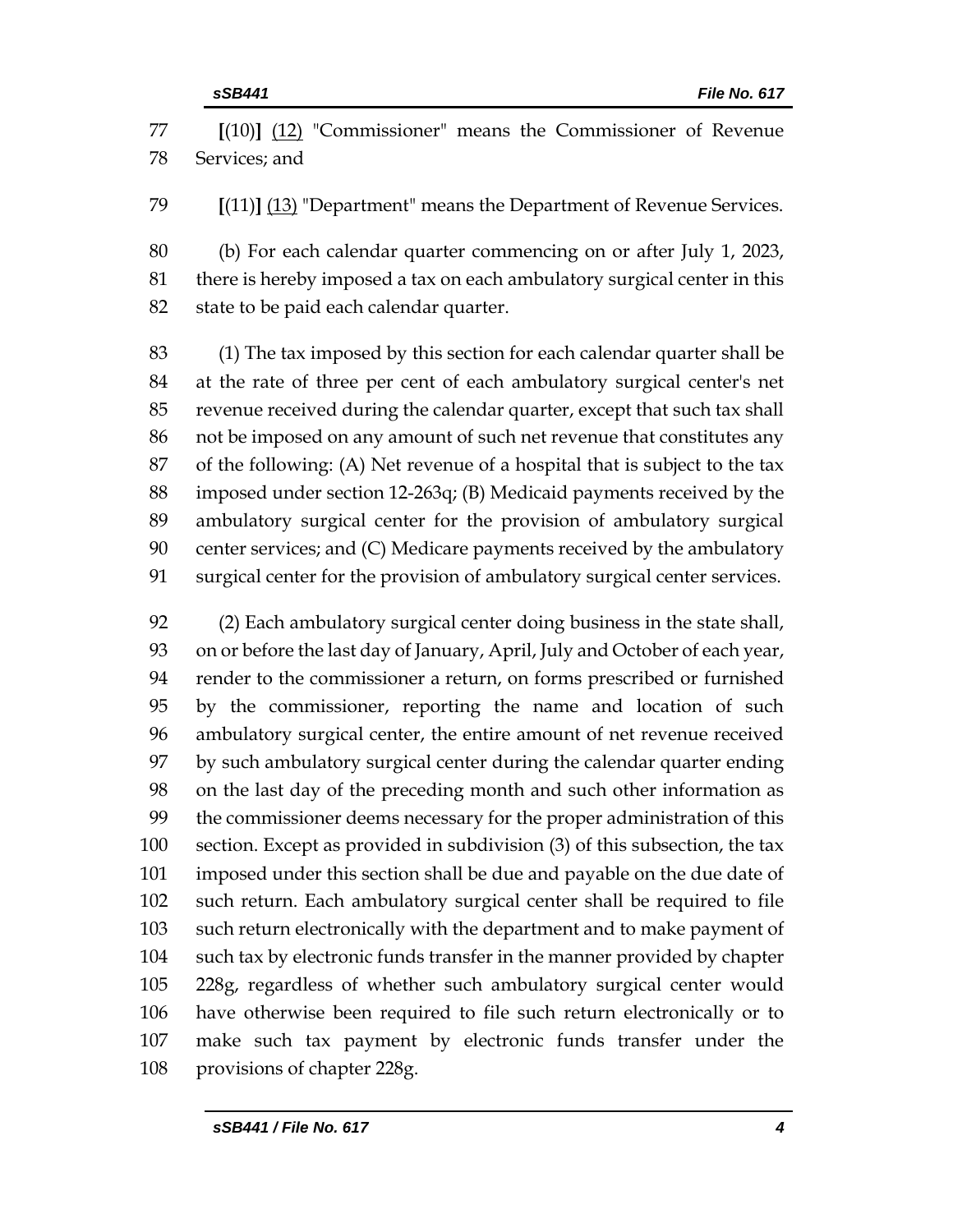(3) (A) Any ambulatory surgical center may file, on or before the due date of a payment of tax imposed under this section, a request for a reasonable extension of time for such payment for reasons of undue hardship. Undue hardship shall be demonstrated by a showing that the ambulatory surgical center is at substantial risk of defaulting on a bond or loan covenant or similar obligation if such ambulatory surgical center were to make payment on the due date of the amount for which the extension is requested. Such request shall be filed on forms prescribed by the commissioner and shall include complete information of such ambulatory surgical center's inability, due to undue hardship, to make payment of the tax on or before the due date of such payment. The commissioner shall not grant any extension for a general statement of hardship by an ambulatory surgical center or for the convenience of an ambulatory surgical center.

 (B) The commissioner may grant an extension if the commissioner determines an undue hardship exists. Such extension shall not exceed three months from the original due date of the payment, except that the commissioner may grant an additional extension not exceeding three months from the initial extended due date of the payment (i) upon the filing of a subsequent request by the ambulatory surgical center on or before the extended due date of the payment, on forms prescribed by the commissioner, and (ii) upon a showing of extraordinary circumstances, as determined by the commissioner.

 (4) If the commissioner grants an extension pursuant to subdivision (3) of this subsection, no penalty shall be imposed and no interest shall accrue during the period of time for which an extension is granted if the ambulatory surgical center pays the tax due on or before the extended due date of the payment. If the ambulatory surgical center does not pay such tax by the extended due date, a penalty shall be imposed in accordance with subsection **[**(c)**]** (d) of this section and interest shall begin to accrue at a rate of one per cent per month for each month or fraction thereof from the extended due date of such tax until the date of payment.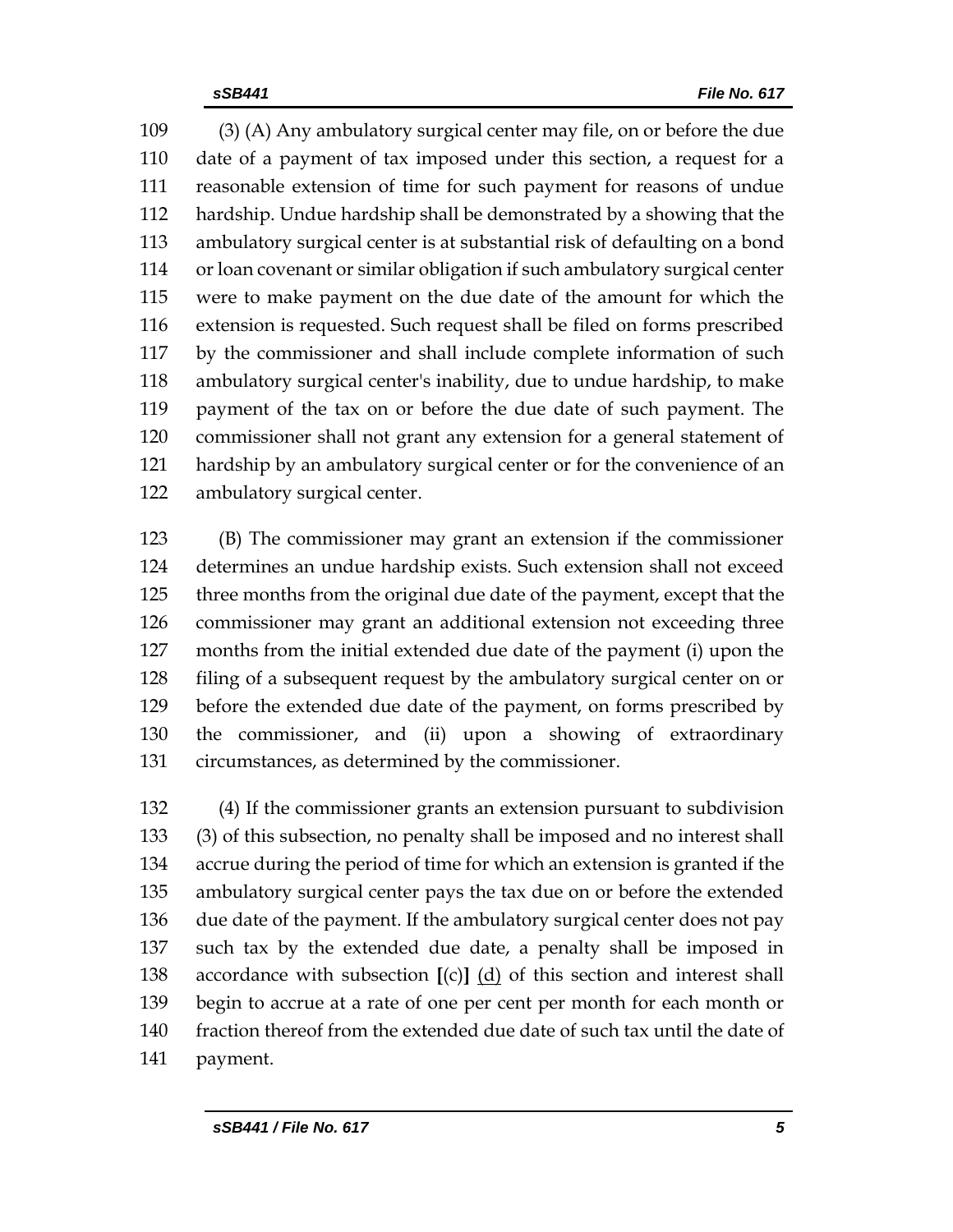(5) Nothing in this section shall prohibit an ambulatory surgical center from seeking remuneration for the tax imposed by this section. 144 (c) Each ambulatory surgical center shall be allowed, for each reporting period, a credit against the tax imposed under subsection (b) 146 of this section in an amount equal to the sum of the Medicaid investment 147 and the state health plan investment. If the amount of the credit allowed pursuant to this subsection exceeds the ambulatory surgical center's tax liability for the tax imposed under subsection (b) of this section, the ambulatory surgical center shall file a claim for refund in accordance with the provisions of section 12-263ccc. Upon verification of the claim, the commissioner shall treat such excess as an overpayment and shall refund such excess, without interest, to the ambulatory surgical center.

 **[**(c)**]** (d) (1) Except as provided in subdivision (3) of subsection (b) of this section, if any ambulatory surgical center fails to pay the amount of tax reported to be due on such ambulatory surgical center's return within the time specified under the provisions of this section, there shall be imposed a penalty equal to ten per cent of such amount due and unpaid or fifty dollars, whichever is greater. The tax shall bear interest at the rate of one per cent per month or fraction thereof from the due date of such tax until the date of payment.

 (2) If any ambulatory surgical center has not filed its return within one month of the due date of such return, the commissioner may file such return at any time thereafter, according to the best information obtainable and according to the forms prescribed. There shall be added to the tax imposed upon the basis of such return an amount equal to ten per cent of such tax or fifty dollars, whichever is greater. The tax shall bear interest at the rate of one per cent per month or fraction thereof 169 from the due date of such tax until the date of payment.

 (3) Subject to the provisions of section 12-3a, the commissioner may waive all or part of the penalties provided under this subsection when it is proven to the commissioner's satisfaction that the failure to pay any tax on time was due to reasonable cause and was not intentional or due to neglect.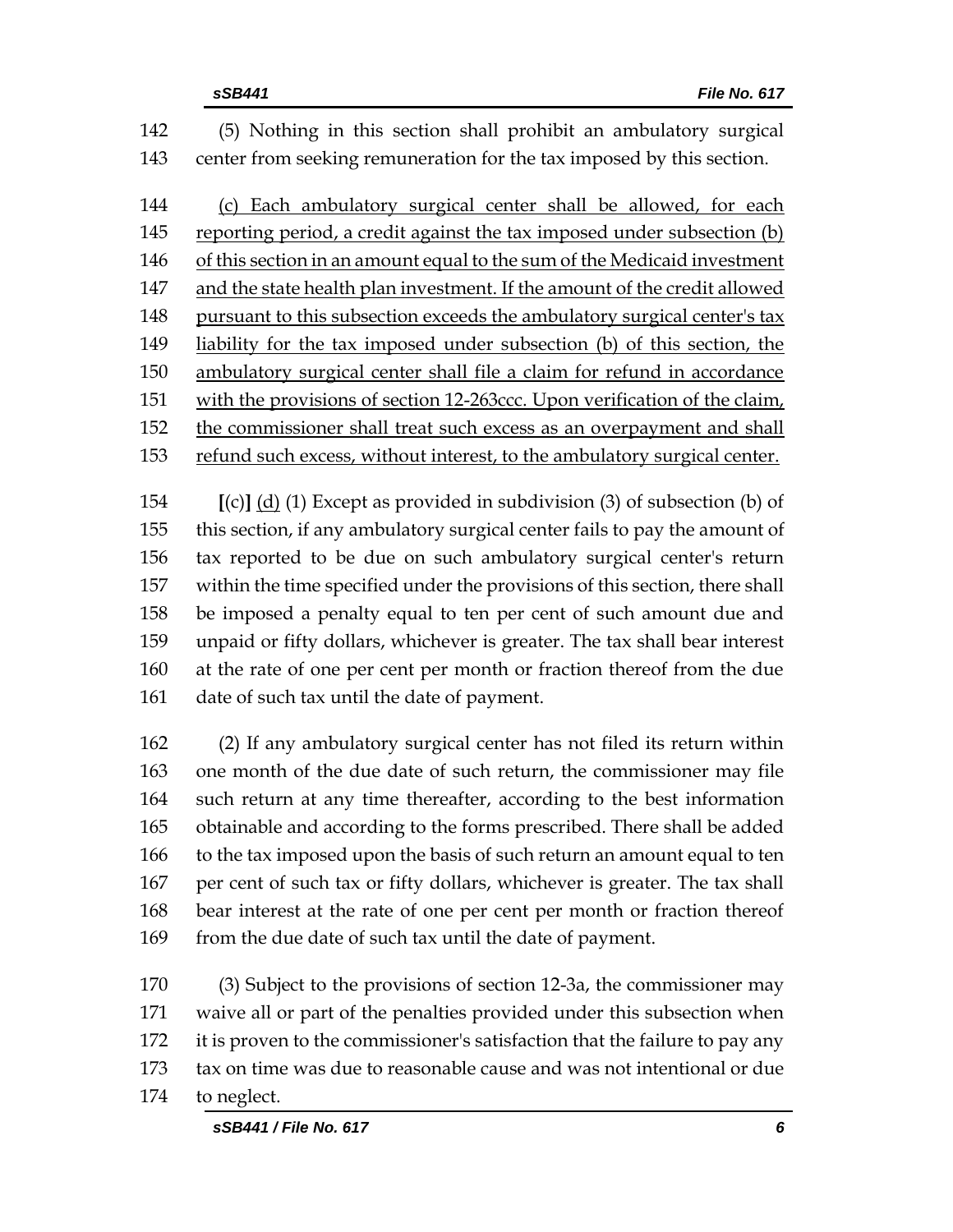(4) The commissioner shall notify the Commissioner of Social Services of any amount delinquent under this section and, upon receipt of such notice, the Commissioner of Social Services shall deduct and withhold such amount from amounts otherwise payable by the Department of Social Services to the delinquent ambulatory surgical center.

 **[**(d)**]** (e) (1) Any person required under this section to pay any tax, file a return, keep any records or supply any information and who wilfully fails, at the time required by law, to pay such tax, file such return, keep such records or supply such information shall, in addition to any other penalty provided by law, be fined not more than one thousand dollars or imprisoned not more than one year, or both. As used in this subsection, "person" includes any officer or employee of an ambulatory surgical center under a duty to pay such tax, file such return, keep such records or supply such information. Notwithstanding the provisions of section 54-193, no person shall be prosecuted for a violation of the provisions of this subsection committed on or after July 1, 1997, except within three years after such violation has been committed.

 (2) Any person who wilfully delivers or discloses to the commissioner or the commissioner's authorized agent any list, return, account, statement or other document, known by such person to be fraudulent or false in any material matter, shall, in addition to any other penalty provided by law, be guilty of a class D felony. No person shall be charged with an offense under both this subdivision and subdivision (1) of this subsection in relation to the same tax period but such person may be charged and prosecuted for both such offenses upon the same information.

 **[**(e)**]** (f) For the fiscal year ending June 30, 2024, and each fiscal year 203 thereafter, the Comptroller is authorized to record as revenue for each fiscal year the amount of tax imposed under the provisions of this section prior to the end of each fiscal year and which tax is received by 206 the Commissioner of Revenue Services not later than five business days after the last day of July immediately following the end of each fiscal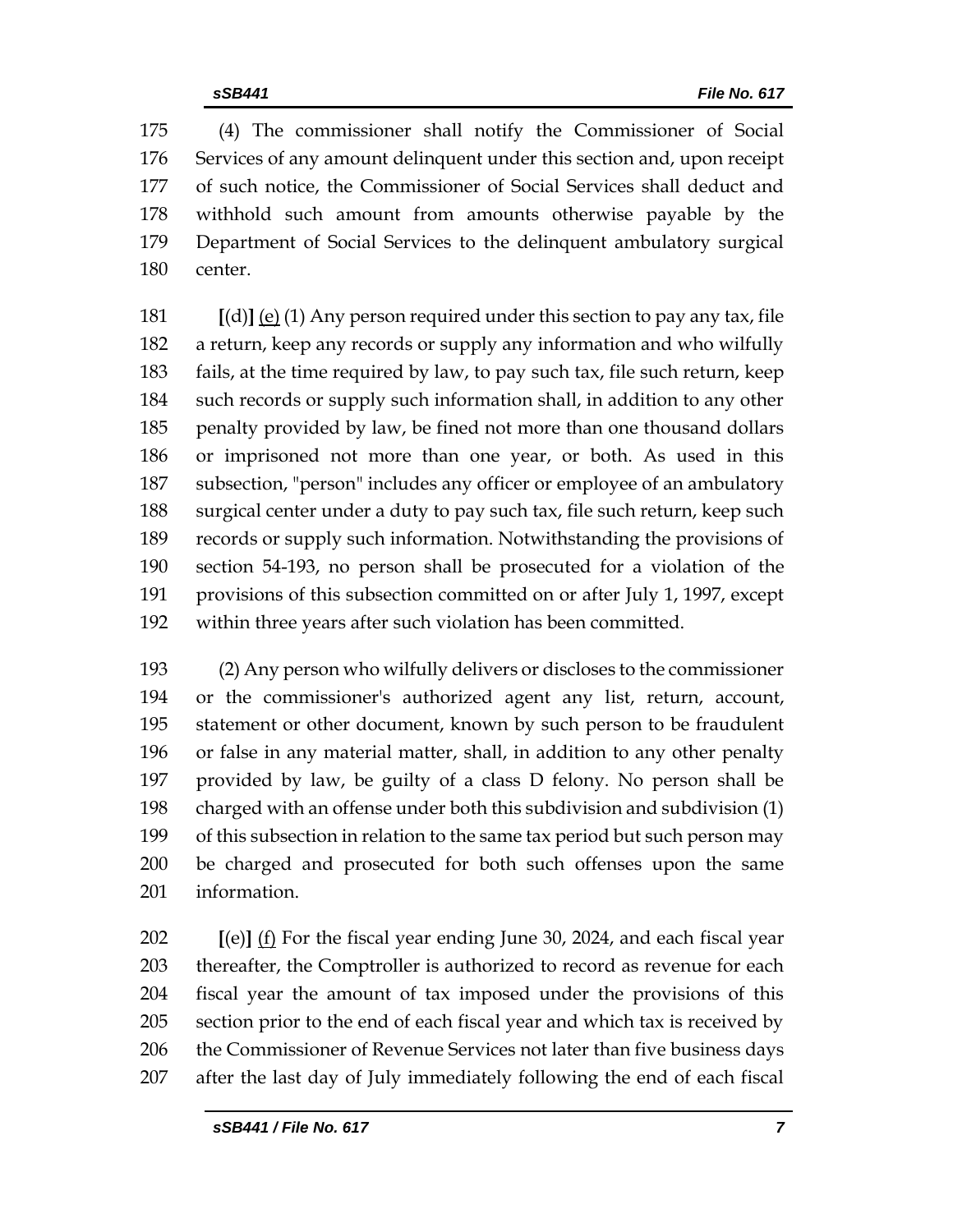208 year.

- 209 Sec. 2. (*Effective from passage*) Section 465 of public act 21-2 of the June
- 210 special session shall take effect July 1, 2023, and shall be applicable to
- 211 calendar quarters commencing on or after July 1, 2023.

| This act shall take effect as follows and shall amend the following<br>sections: |                                                                                                |             |  |  |
|----------------------------------------------------------------------------------|------------------------------------------------------------------------------------------------|-------------|--|--|
| Section 1                                                                        | July 1, 2023, and<br>applicable to calendar<br>quarters commencing on or<br>after July 1, 2023 | 12-263aaa   |  |  |
| Sec. 2                                                                           | from passage                                                                                   | New section |  |  |

*FIN Joint Favorable Subst.*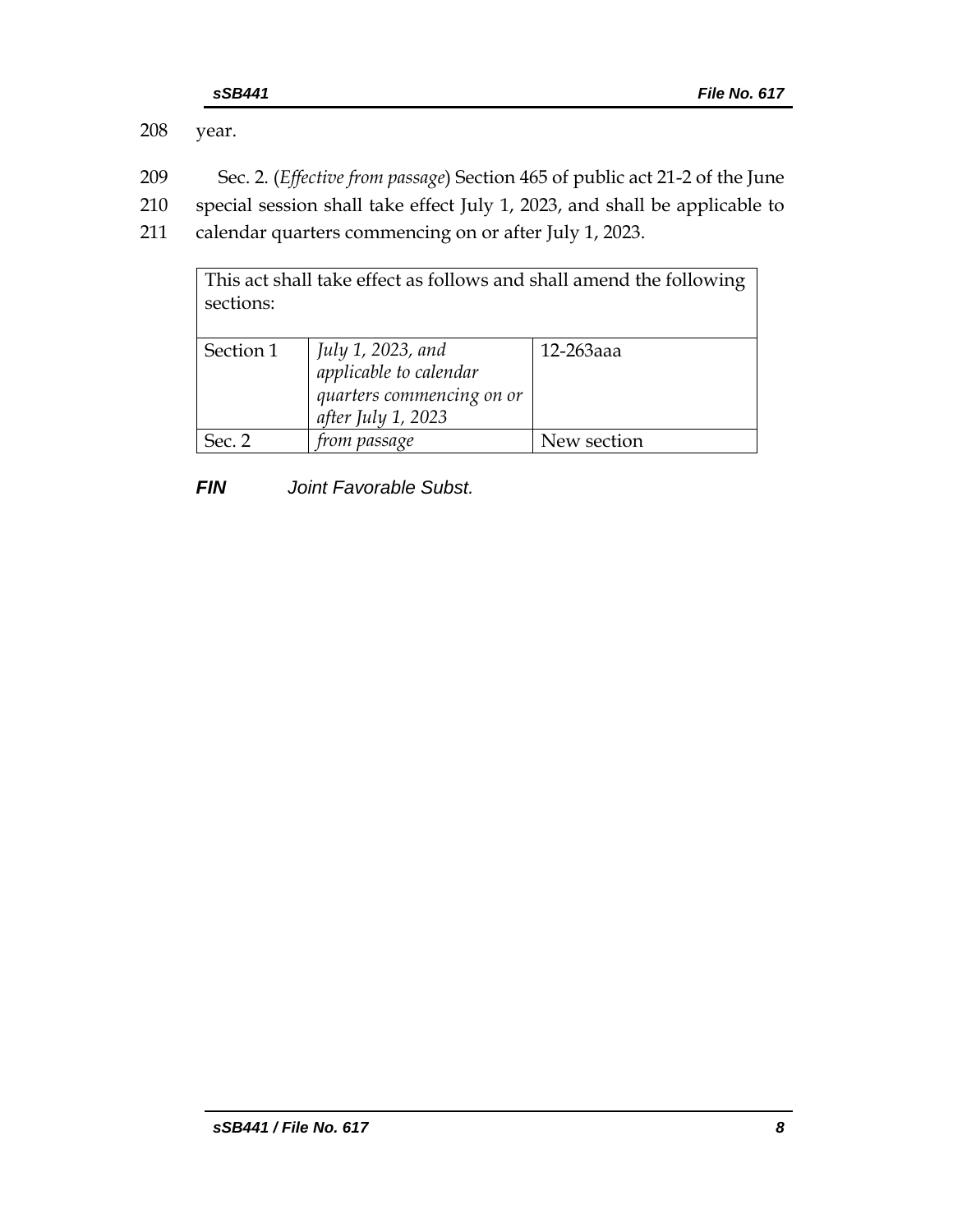*The following Fiscal Impact Statement and Bill Analysis are prepared for the benefit of the members of the General Assembly, solely for purposes of information, summarization and explanation and do not represent the intent of the General Assembly or either chamber thereof for any purpose. In general,*  fiscal impacts are based upon a variety of informational sources, including the analyst's professional *knowledge. Whenever applicable, agency data is consulted as part of the analysis, however final products do not necessarily reflect an assessment from any specific department.*

## *OFA Fiscal Note*

#### *State Impact:*

| <b>Agency Affected</b>                        | <b>Fund-Effect</b> | FY 23 \$ | FY 24 \$    |
|-----------------------------------------------|--------------------|----------|-------------|
| Department of Revenue Services   GF - Revenue |                    | None     | 1.5 million |
|                                               | Loss               |          |             |

Note: GF=General Fund

### *Municipal Impact:* None

#### *Explanation*

The bill results in a state revenue loss of \$1.5 million in FY 24 and annually thereafter by establishing a refundable tax credit against the ambulatory surgical centers gross receipt tax based on a portion of certain payments for services outlined in the bill.

#### *The Out Years*

The annualized ongoing fiscal impact identified above would continue into the future subject to inflation.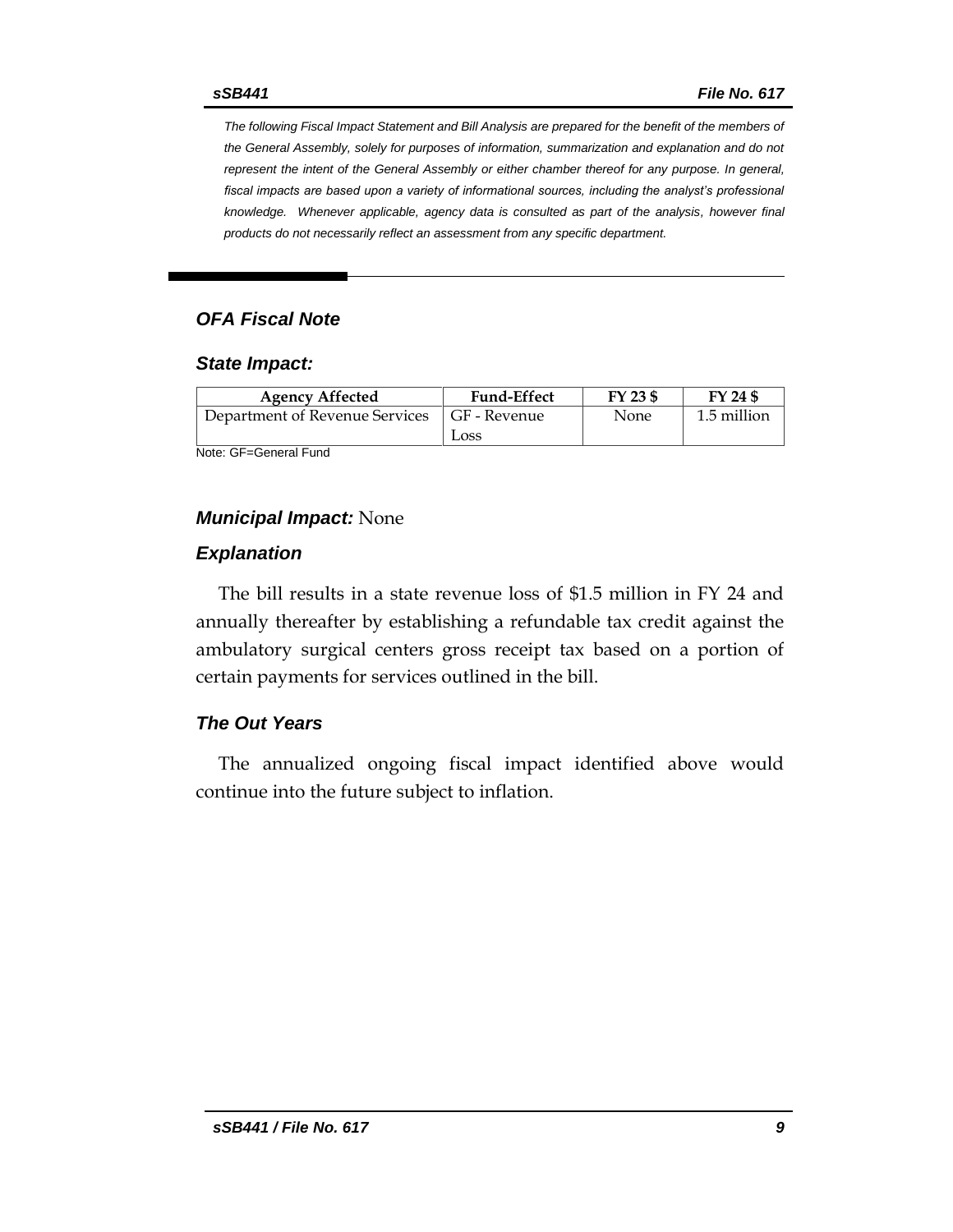## **OLR Bill Analysis**

**sSB 441**

## *AN ACT CONCERNING A CREDIT FOR AMBULATORY SURGICAL CENTERS.*

## **SUMMARY**

This bill authorizes a refundable state tax credit against the ambulatory surgical center (ASC) gross receipts tax based on a portion of the (1) Medicaid payments the ASC received and (2) payments it received from ASC services provided to individuals covered under the state employee health plan or municipal employees health insurance program (MEHIP).

The bill also makes a technical correction to the effective date of a provision in the FY 22-23 budget implementer act authorizing ASCs to file written refund claims (PA 21-2, June Special Session, § 465).

EFFECTIVE DATE: July 1, 2023, and applicable to calendar quarters beginning on or after July 1, 2023, except the technical correction is effective upon passage.

## **ASC TAX CREDIT**

Under the bill, the tax credit is equal to the sum of the ASC's "Medicaid investment" and "state health plan investment":

1. The "Medicaid investment" is an amount, selected by each ASC, equal to 50% of the (a) aggregate Medicaid payments the ASC received during the applicable reporting period for ASC services or (b) difference between these payments and the aggregate Medicaid payments that would have been received by a hospital during the reporting period if substantially similar services had been performed there.

*sSB441 / File No. 617 10* 2. The "state health plan investment" is 25% of the aggregate